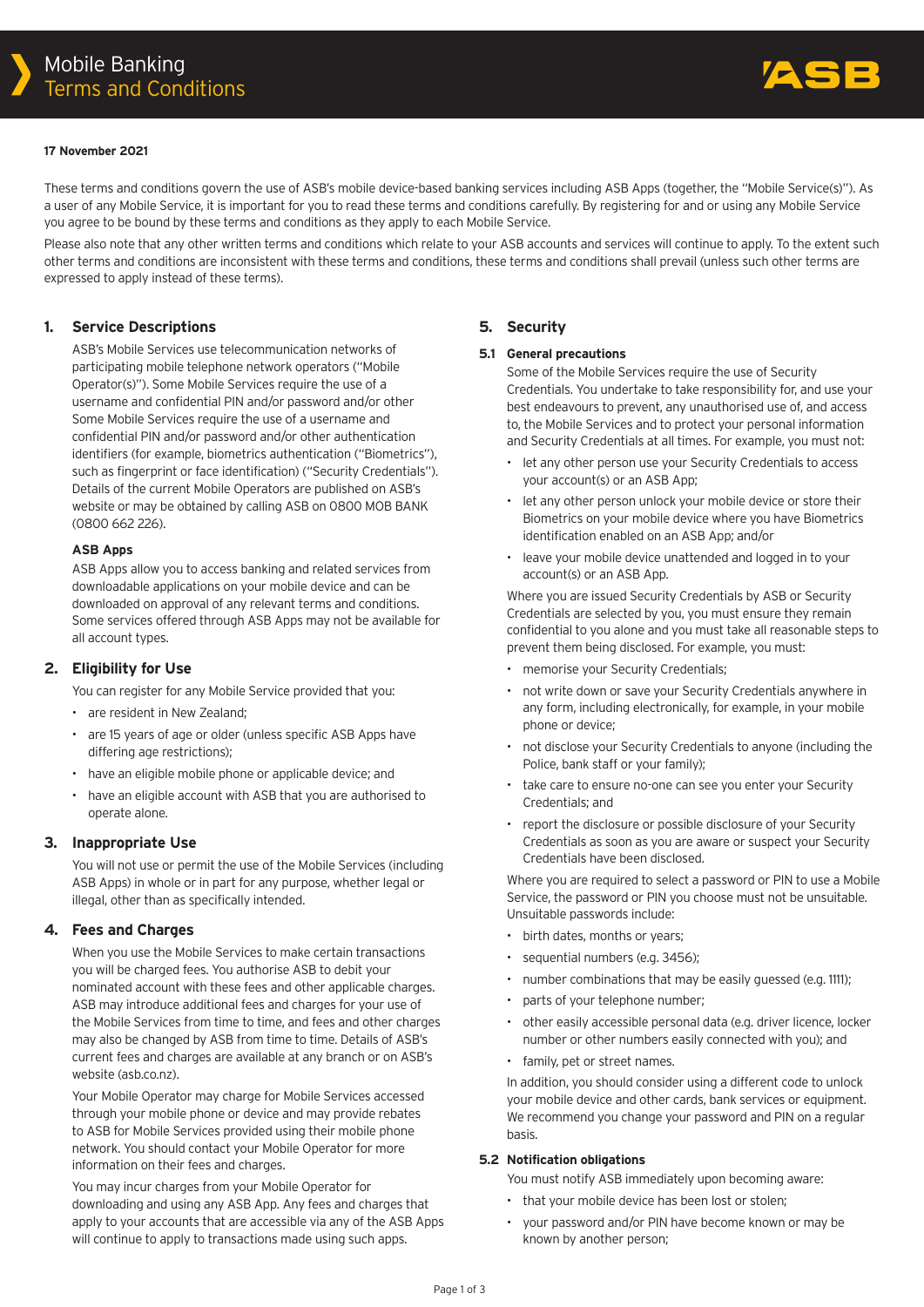- that another person may be able to unlock your mobile device and/or store their Biometrics on your mobile device and you have Biometrics identification enabled on an ASB app; or
- there has been unauthorised access to your account(s).

You must also take any action which is reasonably necessary, or that ASB may reasonably require, to prevent any further use by an unauthorised person of any Mobile Service.

**5.3** Payments made using a Mobile Service may be subject to a maximum daily limit. These limits are available on our website and may change from time to time.

## **6. ASB Apps**

ASB may terminate or suspend an ASB App or functionality of an ASB App or your specific use of an ASB App at any time. Only you can use an ASB App on your mobile device. Should another individual attempt to use an ASB App on your mobile device, their personal logon will not be accepted. You are reminded of your obligations including protecting your Security Credentials under these terms and conditions and the ASB Personal Banking Terms and Conditions.

#### **Person-to-person payments**

By providing a recipient's mobile phone number or email address in a person-to-person payment you agree that we can disclose your name and payment details to a collections site recipient in order to notify and assist the collections site recipient in identifying the transaction.

You agree to advise the collections site recipient that you have provided ASB with their mobile phone number or email address for the purpose of ASB notifying them of the payment. We may cancel or suspend a payment at any time without notice to you or the recipient. We do not pay interest on amounts credited back to your account if the recipient does not claim a payment or the funds are credited back to your account for any other reason. Person-to-person payments can only be made to NZ bank accounts.

#### **Relationships**

ASB is not acting as your agent in processing a payment and ASB has no contractual relationship and no liability to any recipient of any payment or non-payment. Recipients of payments or nonpayments are not a party to these terms and conditions.

The ASB Apps are, and the use of the ASB Apps is, in no way sponsored, endorsed by or affiliated with Apple, Google, Facebook or Trade Me. iPhone, iPad and iPod Touch are trademarks of Apple Inc. Android is a trademark of Google (Inc).

ASB obtains information from Trade Me via the Trade Me API, but Trade Me is not involved in the provision of any Mobile Services.

# **7. Unauthorised Use**

If your mobile device has been lost or stolen you must let ASB know immediately. Similarly if:

- your password and/or PIN are known, or you suspect they are known, by another person;
- you know or suspect that another person may be able to unlock your mobile device and/or store their Biometrics on your mobile device and you have Biometrics identification enabled on an ASB App; and/or
- there has been any unauthorised access or activities on your products,

you must notify ASB immediately by phoning 0800 662 226.

## **8. Liability for Loss**

#### **8.1 Your liability**

You will be liable for any loss suffered by us (including consequential loss) which results from your fraud or negligence. You will be liable for any loss suffered by us which results from the unauthorised access to or use of any Mobile Service and to which you have contributed by your failure to comply with these terms

and conditions. This includes if you:

- select an unsuitable password and/or PIN;
- fail to reasonably safeguard your password and/or PIN;
- fail to disable Biometrics identification on an ASB App when you know or suspect another person can unlock your mobile device or has stored their Biometrics on your mobile device; or
- unreasonably delay notifying us:
	- of the loss or theft of your mobile phone or device;
	- the actual or suspected disclosure to any other person of your password and/or PIN;
	- when you know or suspect that another person may be able to unlock your mobile device and/or store their Biometrics on your mobile device and you have Biometrics identification enabled on an ASB App; or
	- that there has been or you suspect there has been unauthorised access or activity through any Mobile Service.

## **8.2 Limitation of your liability**

You will not be liable for any loss caused by:

- us acting fraudulently or negligently; or
- a fault occurring in the machines or systems used as part of the Mobile Services, unless such fault is obvious or you have been advised of such fault by a message or notice on display and the loss occurred after such notification.

## **9. Limitation of our Liability**

To the extent permitted by law, we will not be liable to you for any direct or indirect costs, losses, damages or other liabilities resulting from:

- your use of any Mobile Service;
- your failure to comply with these terms and conditions;
- any delay or loss of access to, or use of any Mobile Service at any time;
- any fault or error in the design, content or engineering of any Mobile Service that is reasonably beyond our control;
- malfunction of any equipment or system, or any telecommunications link failure; or
- any cause or event reasonably beyond our control.

# **10. Customer Acknowledgements**

- You acknowledge that you are responsible for and must take all reasonable care to ensure that information you supply via any Mobile Service is true, complete and accurate;
- there are risks specifically associated with any breach of the security environment relating to any Mobile Service (including, without limitation, the risk that third parties may gain access to your personal information which is confidential);
- ASB has no authority to act for or to incur any obligation on behalf of any Mobile Operator;
- ASB is at no time acting as an agent or partner of any Mobile Operator in providing any Mobile Service and no representation is made or given by ASB that any such relationship exists; and
- neither ASB nor its Mobile Services are regulated or authorised in any state or territory other than New Zealand and the Mobile Services are intended to be available only to New Zealand residents. ASB gives no warranty that it is lawful for citizens or residents elsewhere to be clients of, or to use its Mobile Services.

# **11. Disputes with Merchants**

- **11.1** We have no liability to you for:
	- any defect or deficiency in the provision of goods or services acquired through the use of a Mobile Service; or
	- where you decide you no longer want the goods or services acquired through the use of a Mobile Service.

Any such dispute is to be resolved between you and the merchant.